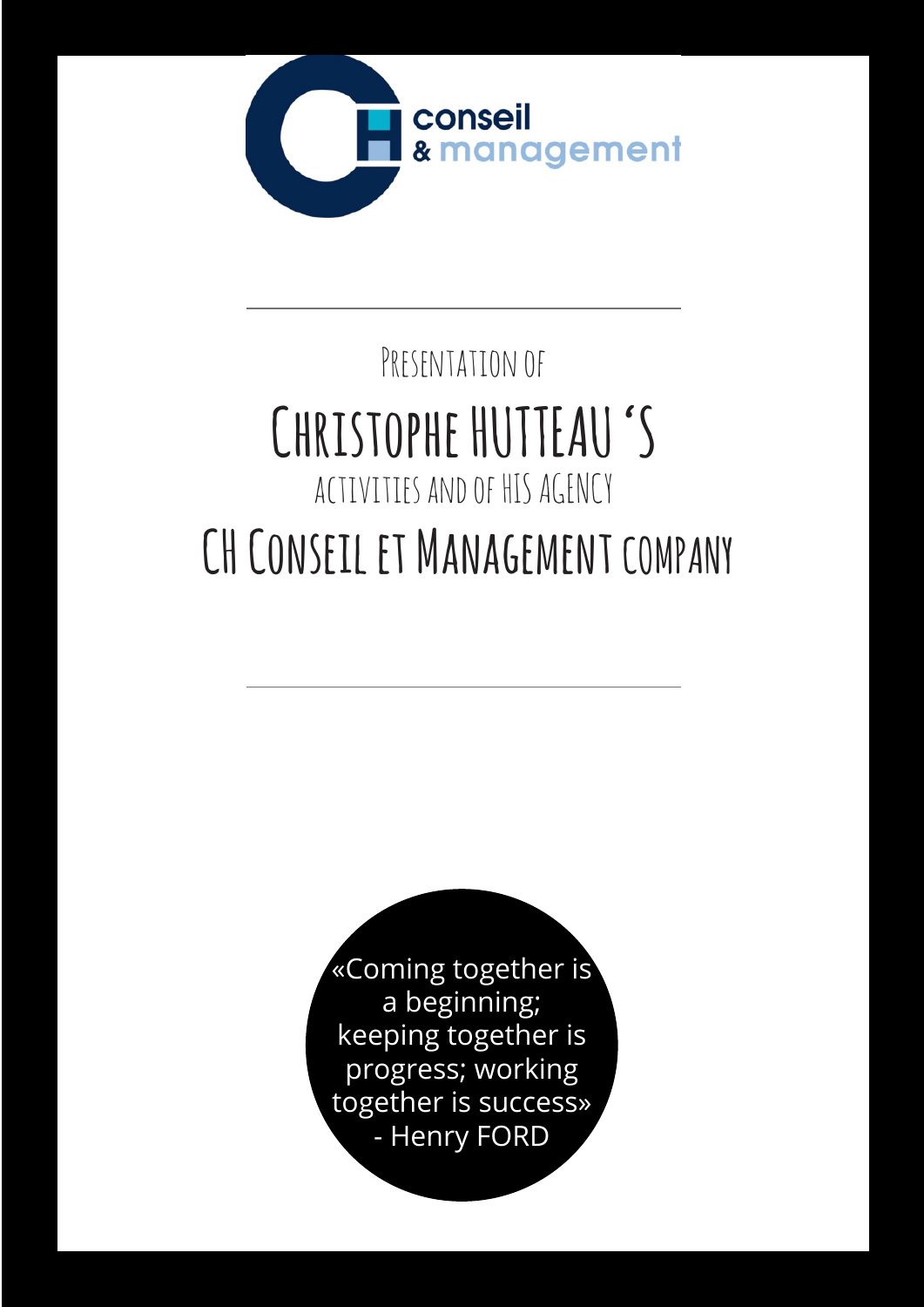#### Christophe Hutteau A renowned and respected player agent with an unlikely background

### His career as a journalist

Christophe HUTTEAU started to work as a journalist at the early age of 19. He first joined the daily newspaper « L'Equipe » and the weekly paper « France Football ». At the same time, he was also a RTL (French Radio Station) correspondent and then worked with many medias such as France 3, Le Figaro, France Soir, and the Associated Press agency.

He stayed and worked for the biggest French medias for nearly 15 years. That is also why the players he represents receive wide media coverage thanks to the best journalistic and media contacts in the French football industry.



### His career as a player agent

In 2004, close to the football world where he had many friends, he decided to become a football player agent. He obtained the French Federation of Football license, and in 2015, he created CH CONSEIL ET MANAGEMENTCompany which is a management company for professional football players and players in training.

To ensure all the necessary advice and services are offered to his players, he also provides them with assistance in the management of their daily life and helps them to enhance their image and develop their communication.

Today, Christophe HUTTEAU manages the career of about 30 players. He is now considered as one of the leading player agents in the football world.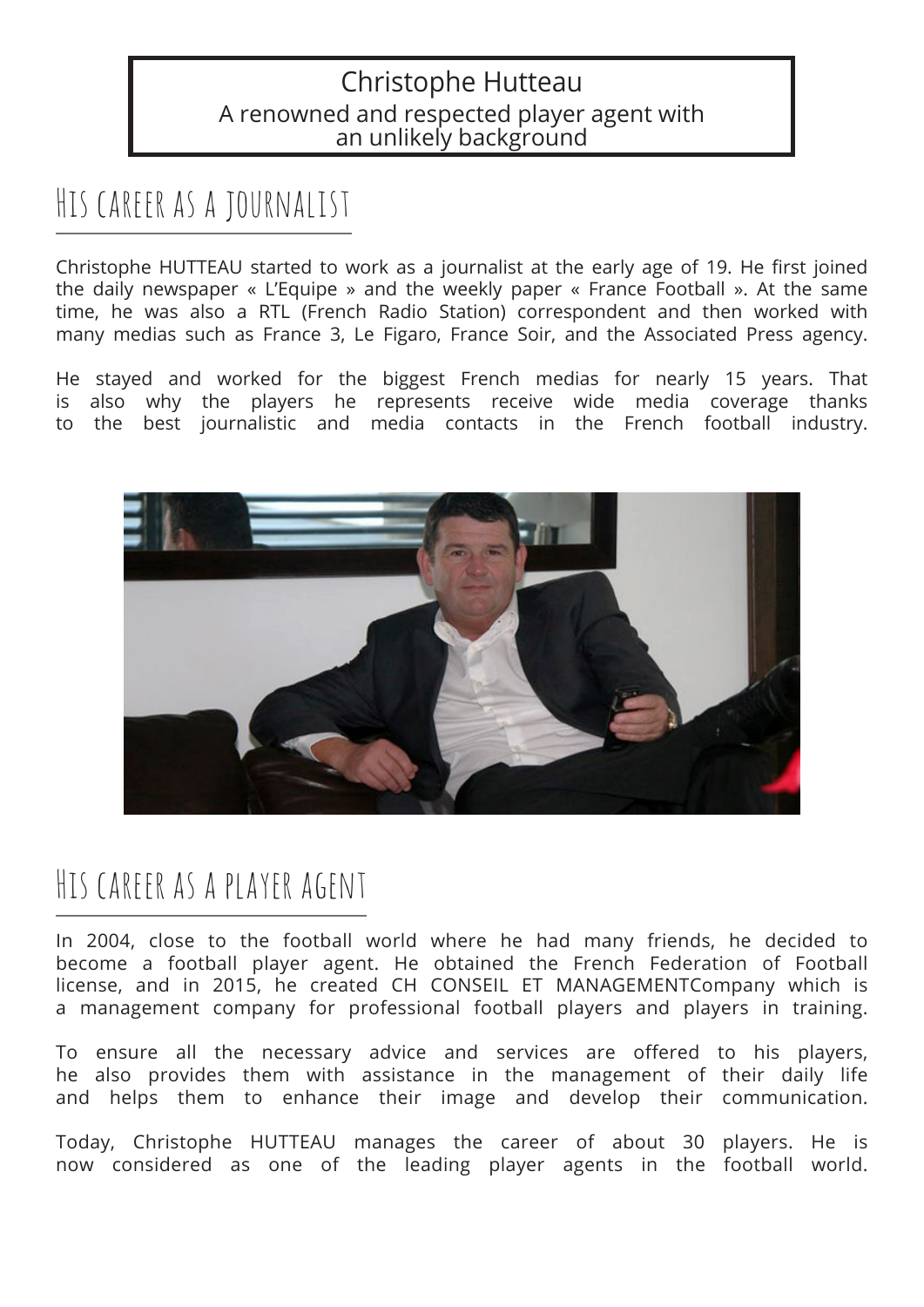#### CH Conseil et Management A widely recognized know-how in terms of sport career management

### Company presentation

Created in 2005, SAS CH CONSEIL ET MANAGEMENT company provides a service for professional football players, players in training and trainers in French and international clubs.

Thanks to a vast network of contacts and to his expertise, Christophe HUTTEAU takes an active and efficient part in developing the career of the players he represents.

With over 30 players under his management, SAS CH CONSEIL ET MANAGEMENT company is known for his professionalism and values within the football industry.

### COMPANY'S VALUES

Honesty, efficiency, dynamics and professionalism are the basic values of Christophe Hutteau and his CH CONSEIL ET MANAGEMENT company.

Available, mobile and with a view to transparency, Christophe HUTTEAU has a close contact with the players and trainers he represents and in this way builds up a relationship of trust with them. He meets them on a regular basis as he believes that availability and presence are the key to success.

### Management of transfers

Very close to the players he represents, Christophe HUTTEAU finds the best choices for the players' career, finance and personal requirements.

After consulting the player, Christophe HUTTEAUcanvasses and proposes customized offers according to the personal, sport and financial expectations of the player. The final decision is always taken in a concerted way.

Christophe HUTTEAU is regularly named as Mathieu VALBUENA's agent but it would be fair to tell that he has managed for many years other big names such as Sergeï SEMAK, ex captain of the Russian Team (70 caps), who signed to Paris Saint Germain thanks to him before returning to Russia to play with FC Moscou, FK Rubik Kazan and yet Zenith Saint-Petersbourg.

It is also him who found Charles KABORE, who made him come to Libourne from Burkina Faso before making him sign with Olympique de Marseille.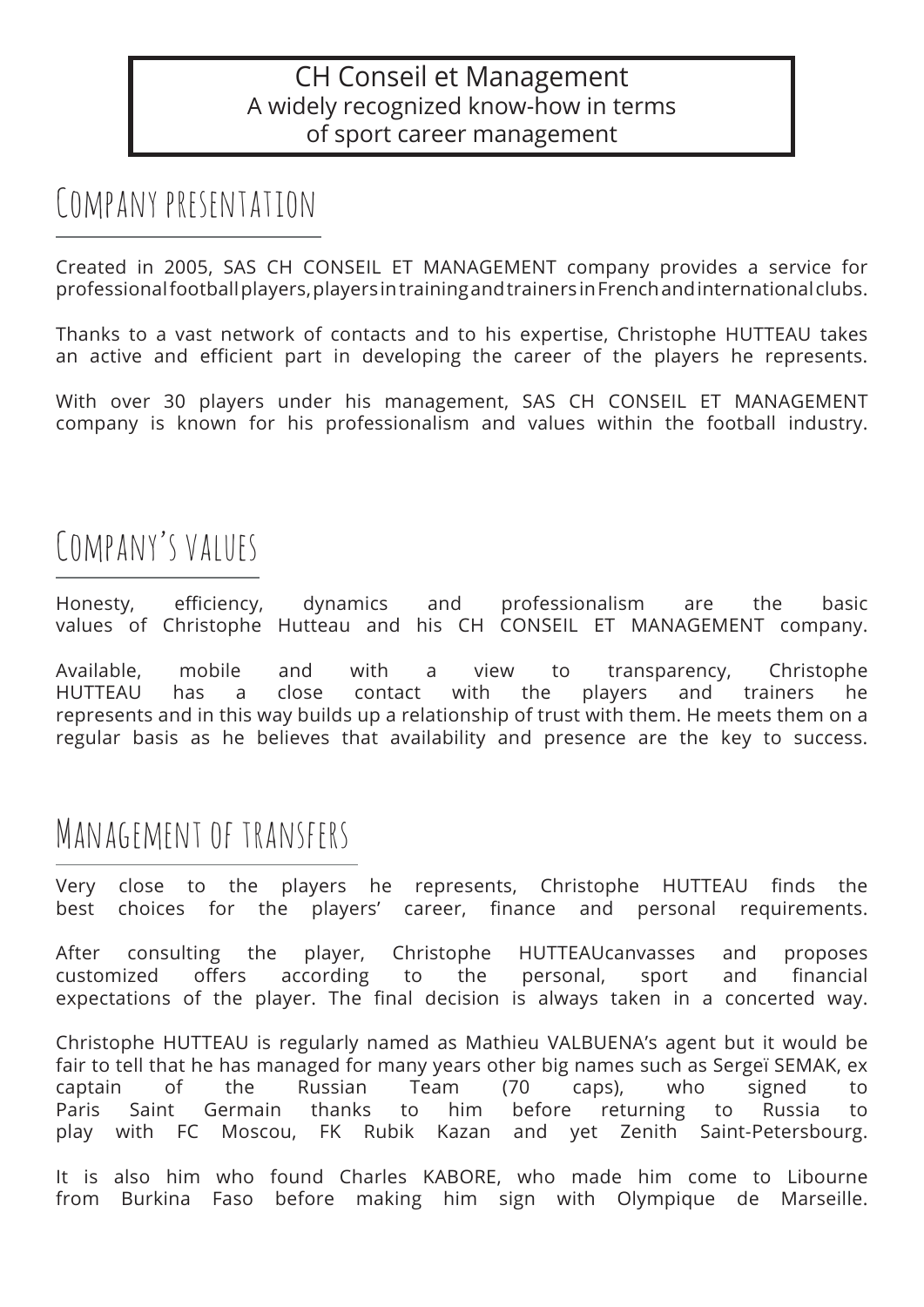He has also got very close to the Russian football thanks to his friendship with Sergeï SEMAK who is a real icon in Russia. That is the reason why is close to the Roman ABRAMOVITCH clan and many Russian oligarchs and clubs owners around the globe.

He also accomplished a few master strokes by getting the Lituanian Edgaras JANKAUSKAS to sign with Nice as he had just become European Champion with Porto under José MOURINHO coaching..

### His relations with clubs

Since his beginning as an agent, Christophe HUTTEAU developed close ties with many managers, Presidents, Sport Directors and trainers throughout the football world.

In France, he is close to the current Olympique de Marseille executive Directors (Vincent LABRUNE), and also to Jean-Louis TRIAUD (Girondins de Bordeaux President), Jean-Claude BLANC (Paris Saint Germain Managing Director), Alain ORSONI (AC Ajaccio President), Rudy GARCIA), Julien FOURNIER (OGC Nice Managing Director), Gervais MARTEL et Didier SENAC (Racing Club de Lens) etc.

Abroad, he has been a friend of Zinedine ZIDANE for many years (he is now the Real Madrid reserve team coach) and since he played with the Girondins de Bordeaux.

He can also boast a direct contact with Harry REDKNAPP (ex Tottenham), Arsène WENGER (Arsenal), Roman ABRAMOVITCH (Chelsea owner), etc…

Christophe HUTTEAU knows that people such as Sergeï FURSENKO, Zenith Saint-Petersbourg President, Evgeni GINER, CSKA Moscow President, with whom he negotiated several transfers like the one of Sergeï SEMAK and the one of Yuri ZHIRLOV, and NikolaÎ NAUMOV, Lokomotiv Moscow President, are always ready to listen to his suggestions.

Another big strength of Christophe HUTTEAU lies in partnership agreements that he made with one of the biggest Sports Management agency in England named WORLD IN MOTION (www.worldinmotion.co.uk). This company, ran by Andy EVANS, employs over ten agents who work across the Channel and has among his prestigious clients Sir ALEX FERGUSON (Manchester United) and also Kahldoon AL MUBARAK, Manchester City President.

WORLD IN MOTION is represented in Italy, South Africa, Japan, Australia and now in China.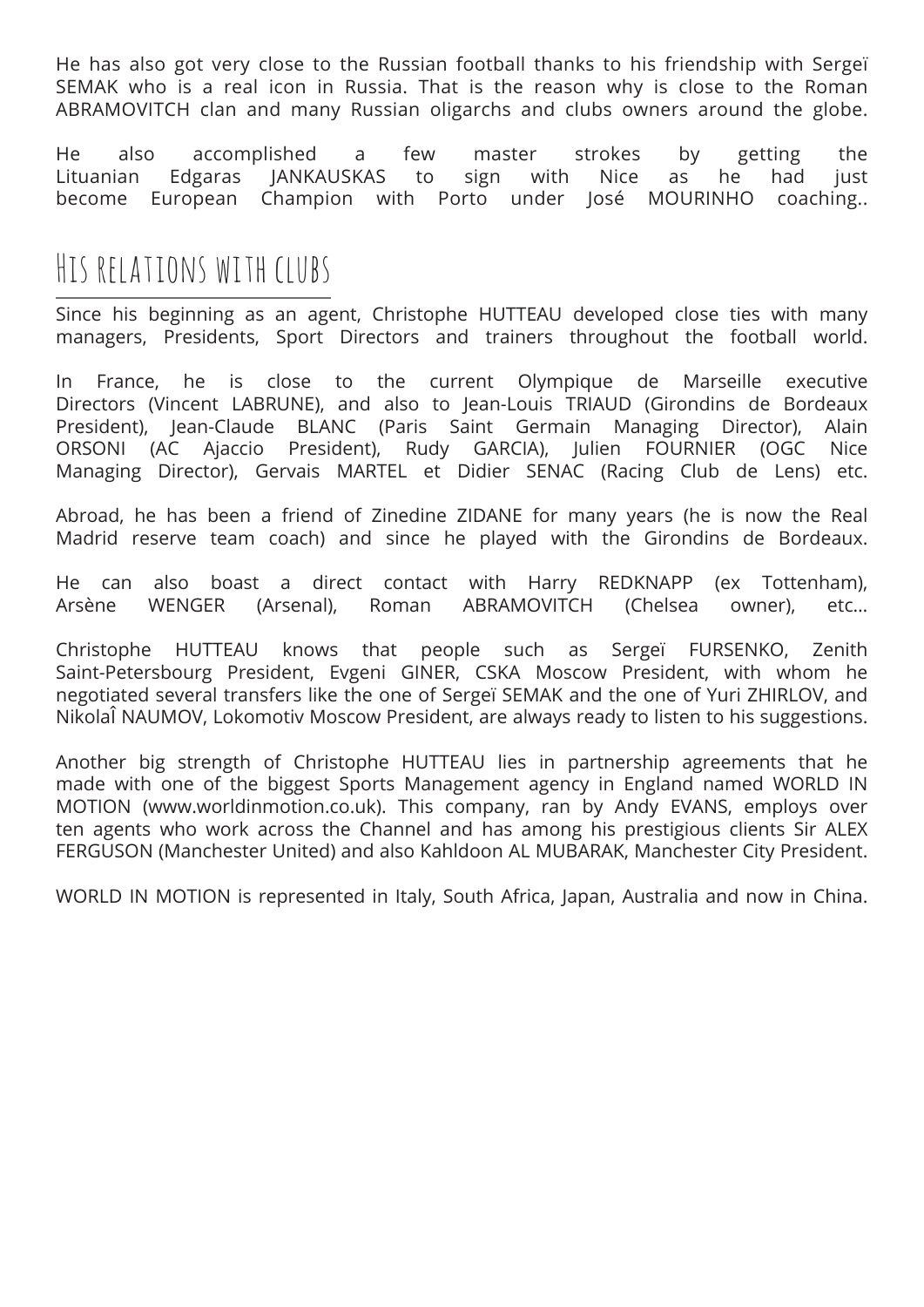# His football friends

Zinedine ZIDANE Christophe DUGARRY Bixente LIZARAZU Elie BAUP Guy ROUX Gérard BOURGOIN José ANIGO

# HE IS THE AGENT OF

Alain ROCHE Rolland COURBIS Dominique CUPERLY Eric GERETS Luis FERNANDEZ Didier SENAC Gernot ROHR

Jean-Michel MOUTIER Jean-Pierre PAPIN Jean-Louis TRIAUD Luciano D'Onofrio Ivica MORNAR Pape DIOUF Olivier LETANG…

Vincent GRAGNIC Olivier PANTALONI Coach A.C. Ajaccio Ismaël BANGOURA Nantes Edvinas GERTMONAS Stade Rennais Dovydas VIRKSAS A.S. Saint-Etienne Kévin BOLI Petrolul, Roumanie Ludovic GUERRERIO...

Gaétan LABORDE Girondins de Bordeaux Andrey PANYUKOV Capitaine sélection espoir de Russie, A.C. Ajaccio Modou Diagne A.S. Nancy Lorraine, International sénégalais Abdoulaye CISSE Angers, International guinéen



To consult the list of the set of the players and the trainers whose career we manage, please make you on the web site : www.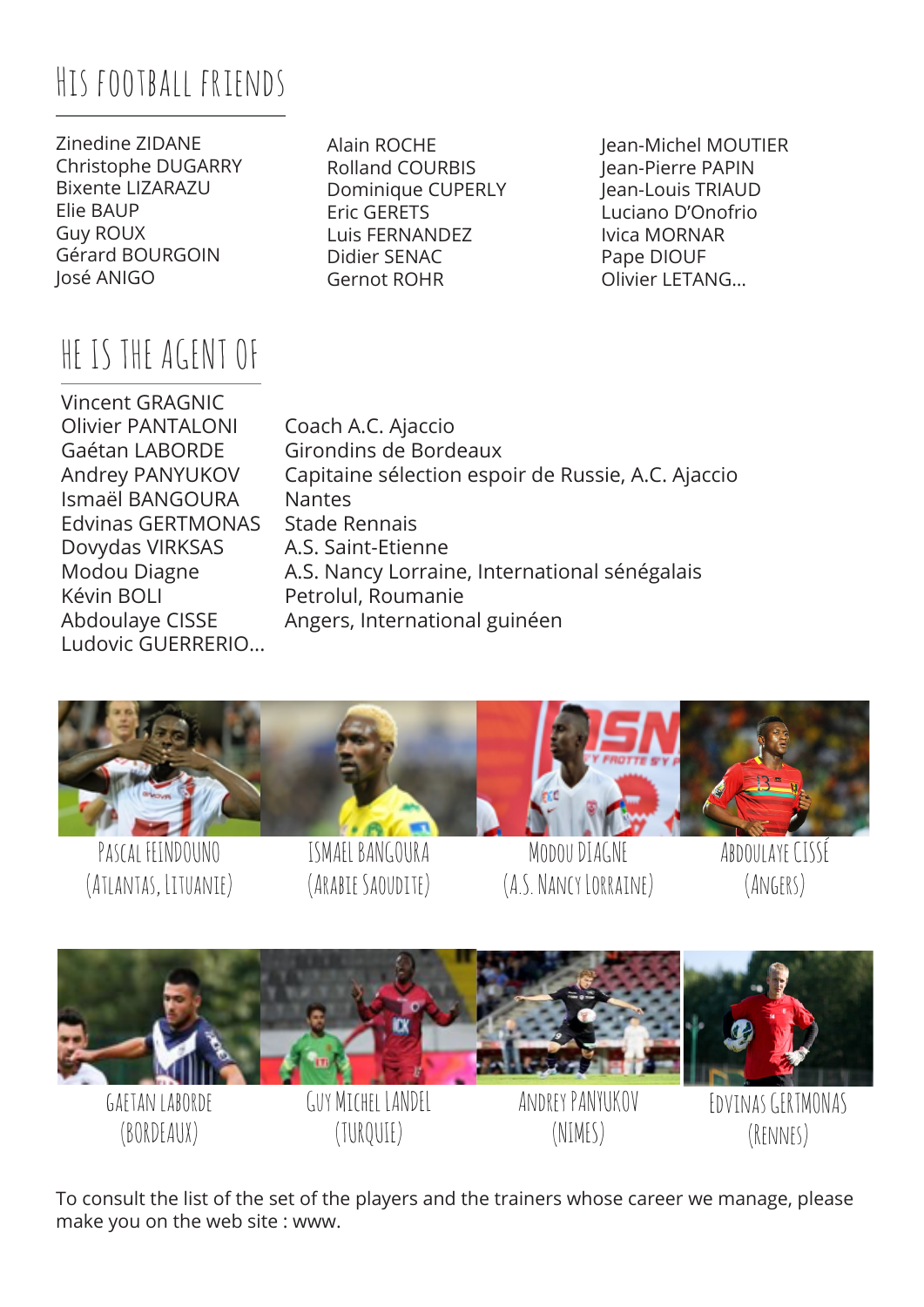# CH Conseil et Management A unique added value in terms of assistance off the field and image management

CH Conseil and Management was created to provide high-level athletes with assistance in the management of their daily life.The company aims at supporting the player for all administrative requests and personal projects in order for him to fully devote to his professional activity.

Each member of the team has specific knowledge and skills to better manage in an efficient and professional way the player's interests:



A trilingual staff member (to deal with all administrative procedures involved when a player is transferred to a foreign club for instance



A staff member specialized in contract and sport legal work (Administrative and Financial Director),



A staff member in charge of the players' means of communication (update of his website, of his fan page Facebook…)

Andréa HUTTEAU +33-(0)5-58-83-80-65 ou +33-(0)7-85-52-23-33



Skilled staff in the management of administrative procedures linked to sport (professional insurance with EUROP SPORTS ASSUR for instance) and to off the field matters (holiday reservations, the various changing of address for the tax office, family allowance…)

Annie PRIAM +33-(0)5-58-83-80-65

CH Conseil et Management provides the player with a named contact person for all offered services, hence files are quickly processed. This staff member is available 7 days a week, nearly 24 hours a day, to meet all the players' needs. Stand-by duty arrangements have even been implementedso that the service can be contacted during the week-end too.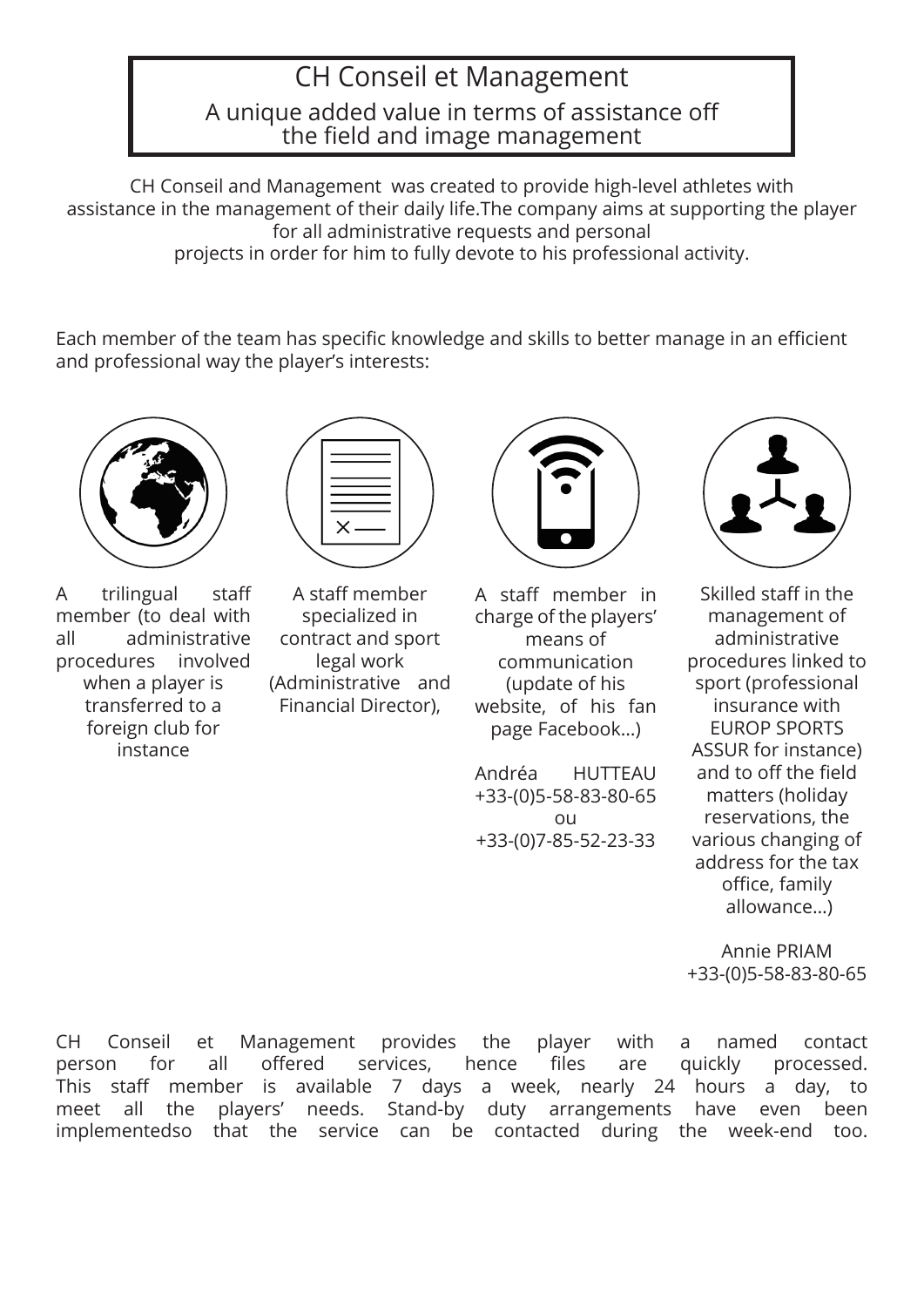# OUR MAIN MISSIONS

- Management of the player's image, his communication, his personal and equipment sponsors.
- Enabling players to be in contact with his various partners
- Providing legal and financial assistance as well as inheritance management
- Administrative and logistical assistance, support in setting up any personal project

#### WORKING WITH CHRISTOPHE HUTTEAU: A SMART CHOICE From managing a sport career to dealing with off the field

#### matters: a full and unique high quality service

Working with Christophe HUTTEAU means you can benefit from:

- A high quality service for your career management
- Unique services at special price regarding all mattersoff the field (image and sponsors management, inheritance management, tax optimization, logistical and administrative assistance…). It is fair to say that this is a unique service as no other agent offers it on the market at the moment.

### 1. Image, communication and sponsors management

### Image management

Today, the player's image is essential, not to say crucial in his career management. Media and press relations cannot be made up.

At this point, Christophe HUTTEAU can claim that he is without a doubt the most influential agent within media and journalists. Why ? Quitesimply because he worked for nearly 20 years in journalism and has kept many friends inside most media.Indeed, he is a regular guest on football tv shows (Canal+, Canal+ Sport, L'Equipe TV, Infosport, …).

It seems today unnecessary for a player to use a communication agency to manage his image.It can even be a dangerous practice and be a strategic mistake as press and media hate to work with this kind of agency and the expected effect is always counterproductive.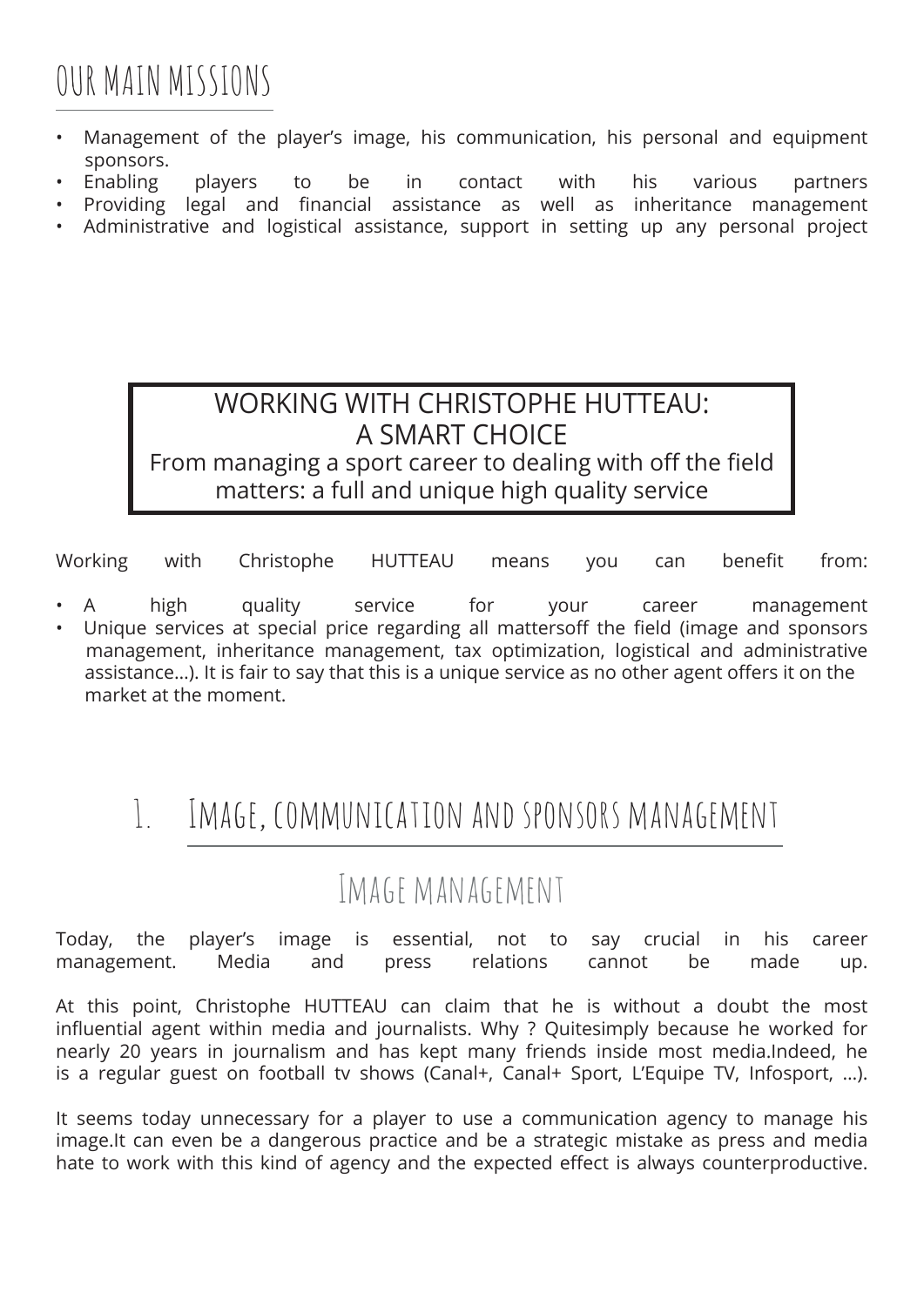### communication management through various media

CH Conseil et Managementmanages the players'communication through various multimedia tools:

Creation and management of his facebook page :

This mainly involves:

- Updating it on a regular basis with new photos, videos for a real interactivity
- Implementing and setting up a SMS prize contest which profits will go to the player
- Communicating on the player's sponsors to raise his profile
- Advertising players tie-in

Creation and management of his smart phone application:

The mobile application consists of a drop-down menu containing several sections: • News

- Biography
- Videos
- A custom music station
- Advertising spaces available for rent with revenue paid back to the player.
- Interaction with his Facebook and Twitter page
- **Statistics**

### Sponsors management

Christophe HUTTEAU has shown that he can attract many brands willing to communicate through some of his player's image.

Christophe HUTTEAU and his team have a real know-how in this field and this is where his strength lies when compared to other agents.

One thing is certain: Christophe HUTTEAU does not do the same job as most other agents. He is different.

He has been inspired by the existing large firms of players agents in the United States (US football, basket, ice hockey; etc.). He has surrounded himself with specialists for each specific field. Today, the career of a high-level football player cannot be managed in a disorganized and unfocused manner and definitely not without a career plan.

CH CONSEIL ET MANAGEMENT has signed some partnership agreements in order to provide the player with a tailor-made service making sure he will be able to rely on professional and expert advice in various fields such as finance and inheritance management with a top French bank, insurances with EUROP SPORTS ASSUR and AXA, as well as tax and legal aspects with several lawyers.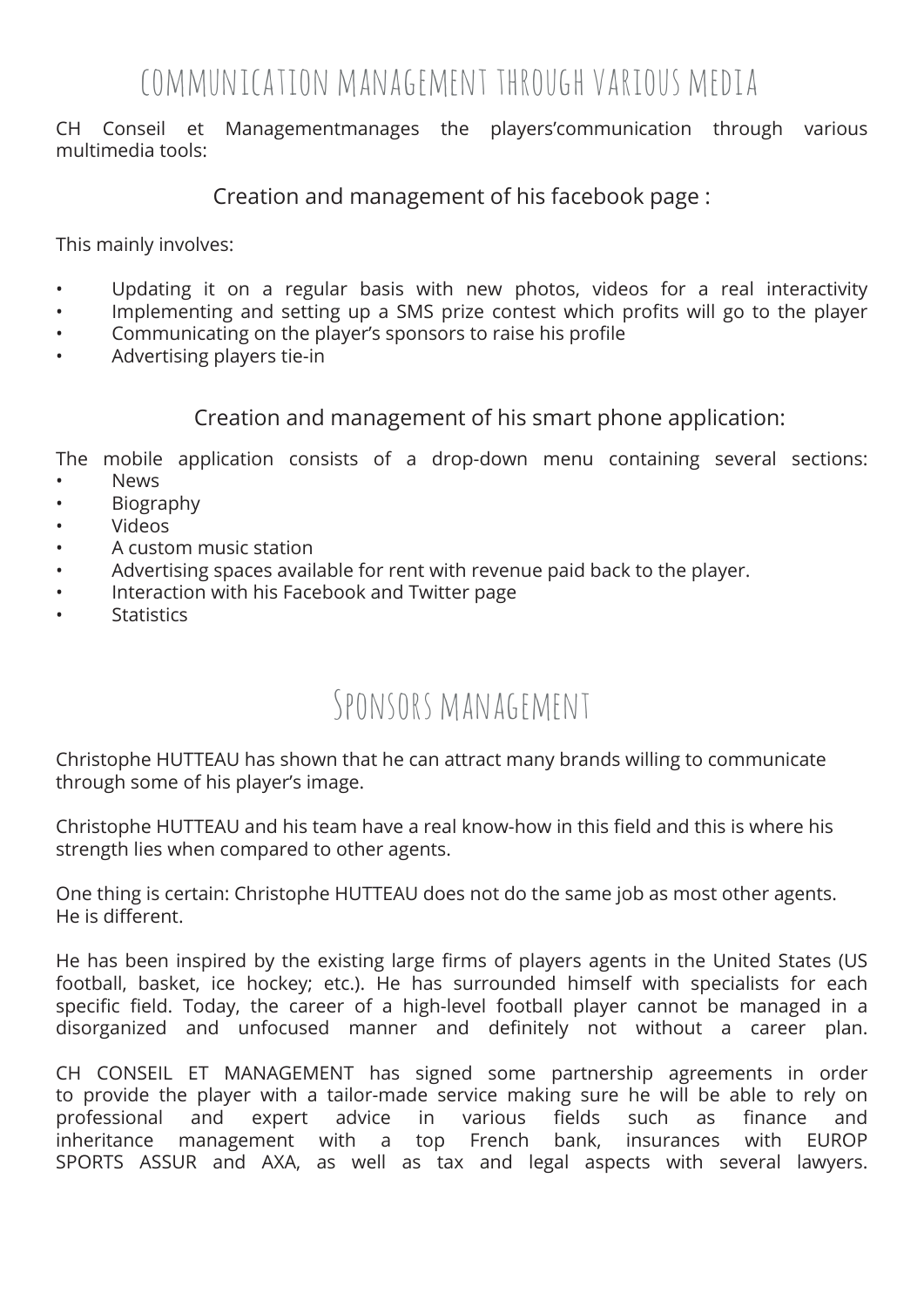# 2. Legal, financial and inheritance management assistance

### Contractual negotiation and legal assistance

Thanks to specialized lawyers, Christophe HUTTEAU negotiates the players' contracts (employment contract, sponsoring…) thus reassuring football players and facilitating their transfers.

CH CONSEIL ET MANAGEMENT has surrounded itself with renowned lawyers specialized in contract law, labour law, tax law, sport law and image lawthus ensuring an excellent service.

### Inheritance, investments, taxation

• Inheritance management

CH Conseil et Management provides comprehensive management of players' salaries and long term database for solid finance and inheritance management by providing expert advice on players' requirements giving practical solutions.

Throughout the players'professional career, an expert will be on hand for all advice and inheritance management. To do so, CH Conseil et Management uses a top bank with proven know-how in this field.

This means providing and developing inheritance schemes, protecting the player's family and himself, optimizing taxation, financing personal projects, preparing his and his family's future so that he can feel confident about hisyears after his career.

• Tax optimisation

Thanks to lawyers specialized in the tax field, CH Conseil et Management provides players with optimal strategy in taxation.

### Insurances

• Professional insurance

Professional footballers require the appropriate insurance cover for professional sport. Therefore, CH Conseil et Management works with insurance specialists (EUROP SPORTS ASSUR et PATRIM ONE SPORT) thus ensuring that they propose the required and adapted bonuses, which cover all risks for their profession (lost license, illness, injury etc..).

• Personal insurance

CH Conseil et Managementhas agreed on a partnership with the insurance company AXA, which proposes a discount price on all players'personal insurances (multi-risk, property, car, private health insurance…). This company is very near CH Conseil's offices, hence files are quickly processed and regularly monitored.